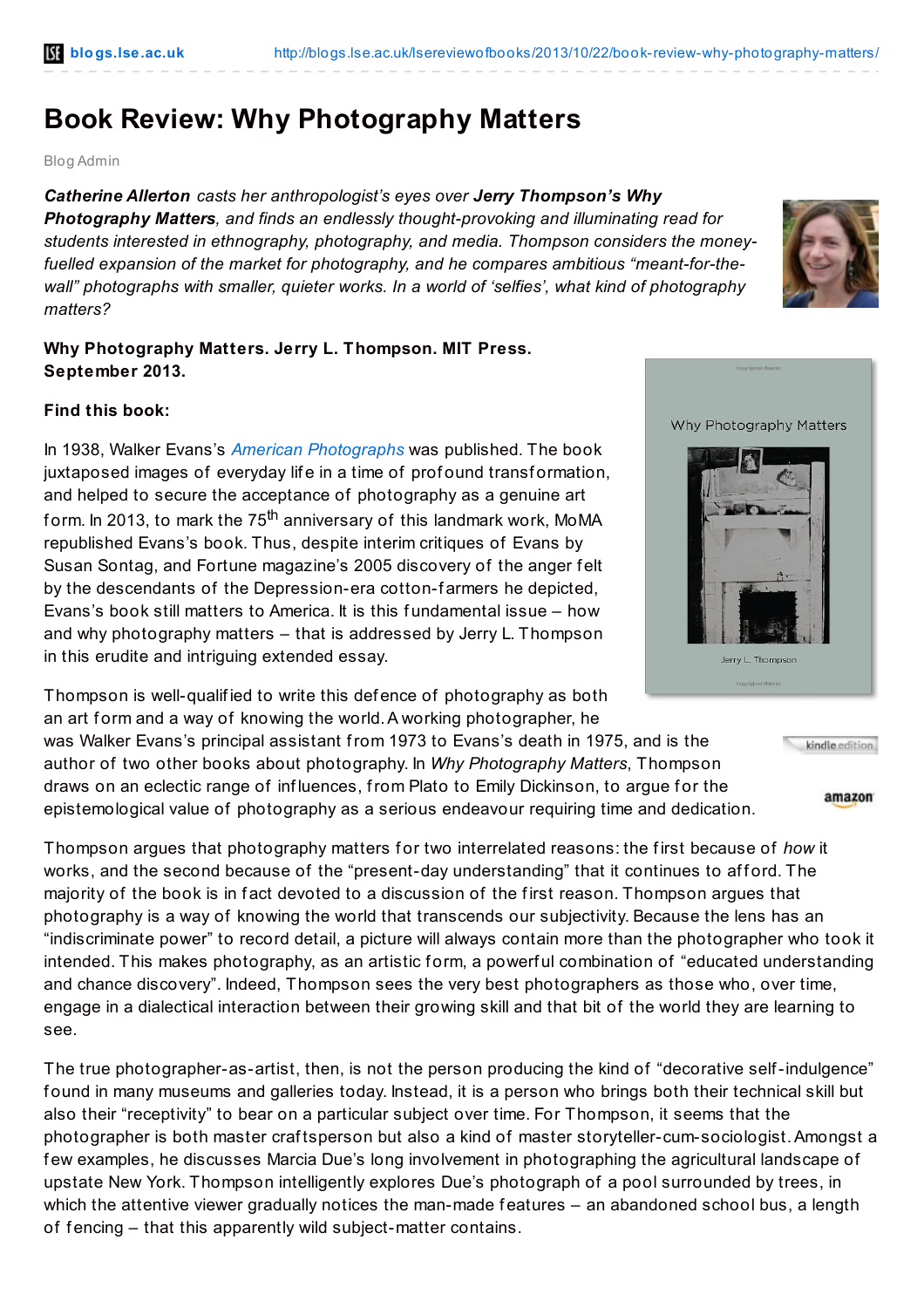As an anthropologist, I was struck by a remarkable resonance between the practice of photography (as Thompson sees it) and the practice of ethnography as a way of knowing the world. The unintended depictions that for Thompson are one of the charms of photography are also a feature of ethnographic f ieldwork. Many anthropologists, when reading their f ieldnotes, discover that, whilst apparently researching one topic, they have inadvertently collected a wealth of stories and observations about another. Similarly, the ability to let "chance, disarray, wonder, and experiment" play a role in our f indings is something ethnographers value. Just as Thompson's photographic artist diligently considers each picture she has taken as she goes, approaching the world "each time with an altered understanding", so the ethnographer, whilst possessing both prior knowledge of a situation, allows her research to be shaped and altered by each cumulative experience in the f ield.



Photography, like ethnography, is the result of a patient, observant process, Indeed, Thompson explicitly links this process with what he calls "the goal of philosophy": to go into something a little further. In the process, a good photographic artist, like a good ethnographer, or a good philosopher, is able to call our attention to objects, details, interrelationships and places that "we would not likely have seen so clearly without his agency". And this, for Thompson, is the second reason why photography matters: because it enables a subtle, detailed but never obvious understanding of "things as they are".

In arguing for this "higher goal" of [photography,](http://www.amazon.co.uk/gp/product/0140053972/ref=as_li_qf_sp_asin_il_tl?ie=UTF8&camp=1634&creative=6738&creativeASIN=0140053972&linkCode=as2&tag=lsreofbo-21) Thompson explicitly writes against Susan Sontag's inf amous assertion that "Nobody understands how anything, least of all a photograph, could be transcendent." For Thompson, the give-away here is Sontag's "nobody", by which she means a sophisticated, fashionable person such as herself. Whilst Sontag made this assertion in the context of a discussion of Walker Evans's work, Thompson argues that Evans's *American Photographs* brings things to our attention without telling us what to think of them. Indeed, the "transcendence" that Evans's pictures worked towards simply meant going beyond what we already knew, beyond the simple and obvious.